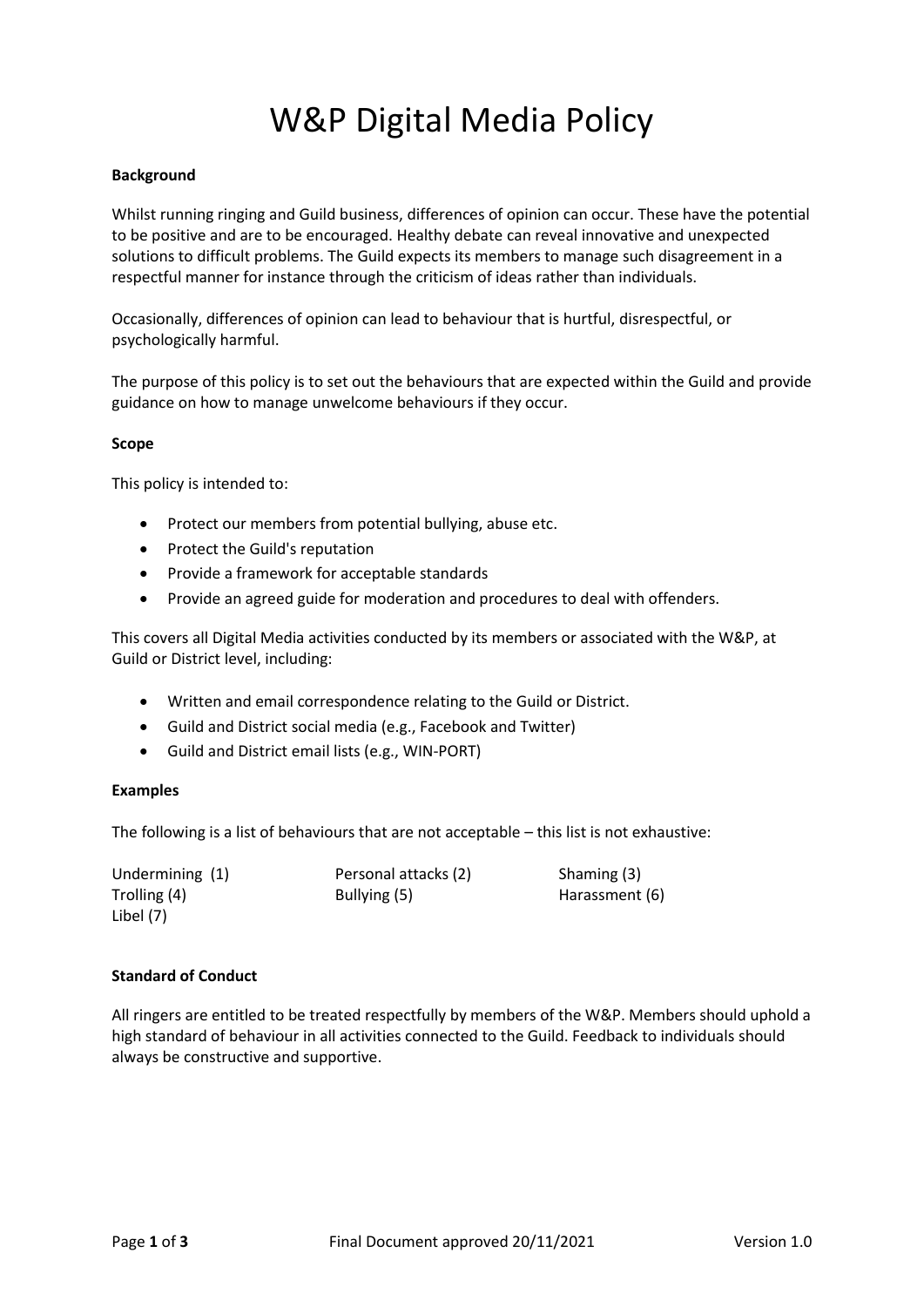## **Should and Should Nots Regarding Digital Media**

**You Can**: participate in unofficial social media forums. However, **please do not** use social media forums to vent your frustrations, grievances or concerns which may damage the Guild's reputation. **You Should**: message someone privately if you think they should take something down instead of drawing attention to it publicly.

**You Should**: think who can see your account, posts and comments and be a good ambassador for the Guild. The Guild prides itself and is well known for being friendly, welcoming and encouraging to all. This should extend to all social media activity.

**You Should Not**: post or email content which may cause offence or bring the Guild into disrepute. **You Should Not**: assume anonymity. Although not encouraged, if you decide to set up an anonymous account or use a pseudonym, you still should follow all the guidance in this policy. Those in control of official Guild or District platforms reserve the right to remove any anonymous or pseudonym accounts.

**You Should Not**: share in a public forum any confidential, sensitive, or official Guild business that isn't already available in public minutes.

#### **The Legal Position of Volunteers**

Volunteers are not covered by employment law and therefore do not have formal rights to redress in an Employment Tribunal. Volunteers do not have the right to insist the Guild follows proper investigative procedures when things go wrong. They do not have the right to appeal a decision made by the Guild. As a membership organisation, the Guild has no authority over bell ringers, and other than to remove a person from membership or office has no sanction on their behaviour.

#### **Suggested Action if the Standard of Conduct is Not Upheld**

If any member has a complaint about anything posted on the Guild's Digital Media, this should be reported to the relevant administrator and dealt with in accordance with the flowchart on Page 3.

1 Definition – "to make someone less [confident,](https://dictionary.cambridge.org/dictionary/english/confident) less [powerful,](https://dictionary.cambridge.org/dictionary/english/powerful) or less [likely](https://dictionary.cambridge.org/dictionary/english/likely) to [succeed,](https://dictionary.cambridge.org/dictionary/english/succeed) or to make something [weaker,](https://dictionary.cambridge.org/dictionary/english/weak)  often [gradually"](https://dictionary.cambridge.org/dictionary/english/gradually) - Cambridge Dictionary

2 Definition – "making of an abusive remark on or relating to one's person instead of providing evidence when examining another person's claims or comments" - https://www.yourdictionary.com/personal-attack

3 Definition – "the [act](https://dictionary.cambridge.org/dictionary/english/act) of [publicly](https://dictionary.cambridge.org/dictionary/english/publicly) [criticizing](https://dictionary.cambridge.org/dictionary/english/criticize) and [drawing](https://dictionary.cambridge.org/dictionary/english/drawing) [attention](https://dictionary.cambridge.org/dictionary/english/attention) to someone, [especially](https://dictionary.cambridge.org/dictionary/english/especially) on the [internet"](https://dictionary.cambridge.org/dictionary/english/internet) - Cambridge Dictionary

4 Definition – "the act of leaving an insulting message on the internet in order to annoy someone" – Cambridge Dictionary

5 Definition - "The repetitive, intentional hurting of one person or group by another person or group, where the relationship involves an imbalance of power. It can happen face to face or online" – Anti-Bullying Alliance, https://www.anti-bullyingalliance.org.uk/tools-information/all-about-bullying/what-bullying/aba-definition-bullying

6 Definition – "Harassment is unwanted behaviour which you find offensive, or which makes you feel intimidated or humiliated. It can happen on its own or alongside other forms of discrimination." Citizen's Advice Bureau, https://www.citizensadvice.org.uk/law-and-courts/discrimination/what-are-the-different-types-ofdiscrimination/harassment/

7 Definition – "a [piece](https://dictionary.cambridge.org/dictionary/english/piece) of writing that [contains](https://dictionary.cambridge.org/dictionary/english/contain) [bad](https://dictionary.cambridge.org/dictionary/english/bad) and [false](https://dictionary.cambridge.org/dictionary/english/false) things about a [person](https://dictionary.cambridge.org/dictionary/english/person)" – Cambridge Dictionary